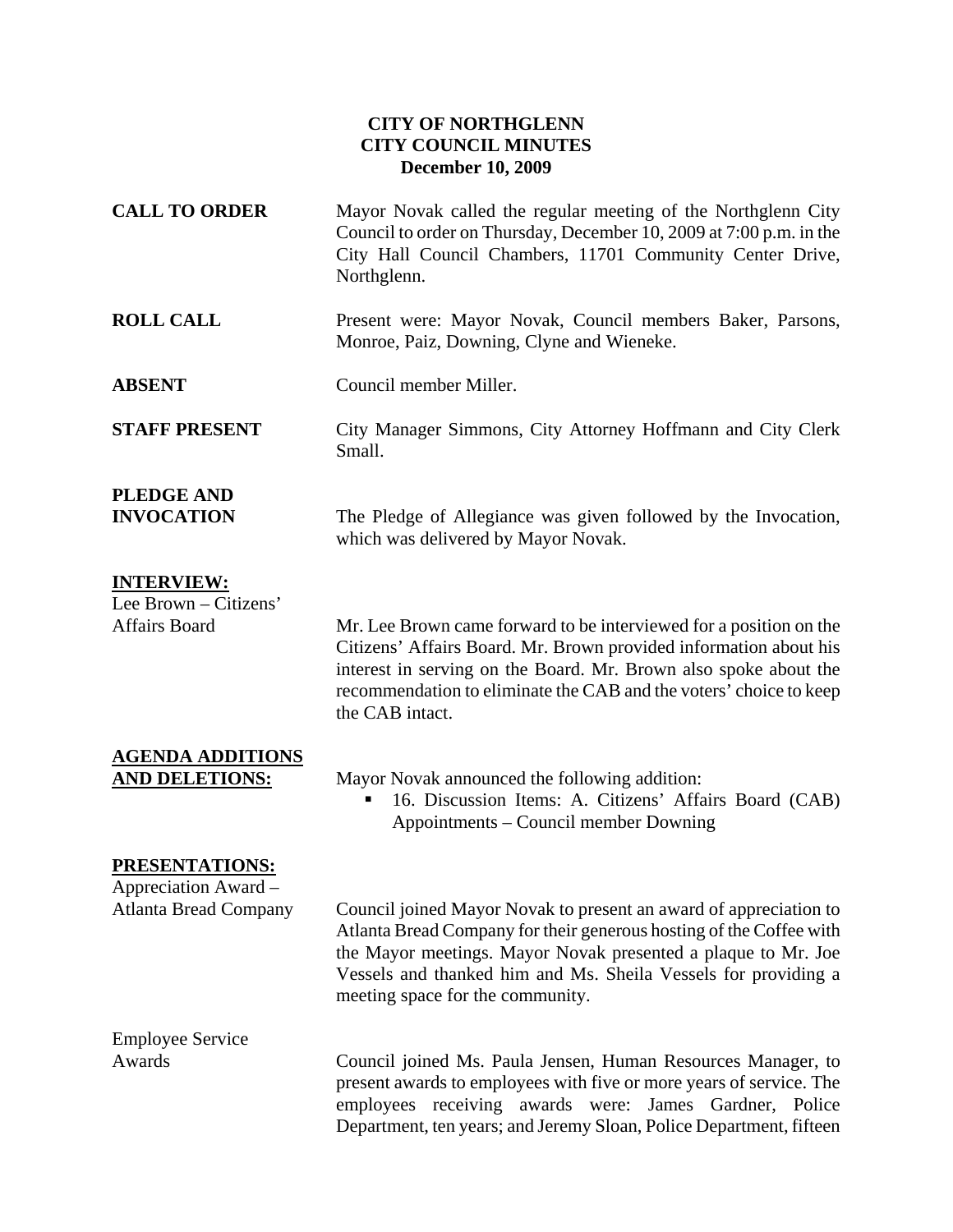|                                               | years.                                                                                                                                                                                                                                                                                                                                                                                                                                                                                                                                                           |
|-----------------------------------------------|------------------------------------------------------------------------------------------------------------------------------------------------------------------------------------------------------------------------------------------------------------------------------------------------------------------------------------------------------------------------------------------------------------------------------------------------------------------------------------------------------------------------------------------------------------------|
| Economic Development<br>Update                | Mr. Jim Hayes, Planning and Development Director, provided an<br>economic development update. Mr. Hayes spoke about the 104 <sup>th</sup><br>Avenue Bridge project and meetings that have been held with<br>businesses in the Marketplace. Mr. Hayes reported that the<br>Northglenn Urban Renewal Authority (NURA) had retained financial<br>advisors and spoke about upcoming meetings. Mr. Hayes reported<br>that NURA has adopted a Business Incentive Program and provided<br>information about how the program will assist new and existing<br>businesses. |
|                                               | An inquiry was made about the activity of the subdeveloper of the<br>120 <sup>th</sup> Avenue and Grant Redevelopment Project. It was stated that<br>there was nothing to report on at this time.                                                                                                                                                                                                                                                                                                                                                                |
| <b>Retirement of Water</b><br>and Sewer Bonds | Mr. Shawn Cordsen, Finance Manager, provided a presentation on<br>the \$29 million in bonds that were issued in 1978 for the acquisition<br>and construction of a municipal water and wastewater system. Mr.<br>Cordsen provided historical information about the refunding of the<br>bonds and the eventual retirement of the bonds.                                                                                                                                                                                                                            |
| <b>PUBLIC INVITED</b><br><u>TO BE HEARD</u>   | Mayor Novak called for any person wishing to address City Council<br>on any subject not set for public hearing to come forward.                                                                                                                                                                                                                                                                                                                                                                                                                                  |
|                                               | Ms. Brenda Sumegi stated she would like to operate a medical<br>marijuana dispensary in the building located at 10575 Melody Drive.<br>Ms. stated that the building does not meet the City's distance<br>requirements, and asked for the building to be granted an exemption<br>from the distance regulation.                                                                                                                                                                                                                                                    |
|                                               | Mr. John Sumegi spoke about the distance requirements for medical<br>marijuana dispensaries. Mr. stated he feels the building at 10575<br>Melody Drive would be a sensible and secure location, and stated<br>that he has spoken to the Police Department and Planning and<br>Development staff about the property.                                                                                                                                                                                                                                              |
|                                               | Mr. Brian Gruthoff, owner of the property at 10575 Melody Drive,<br>stated he feels it would be beneficial economically for the City to<br>allow a medical marijuana dispensary to be located at 10575 Melody<br>Drive.                                                                                                                                                                                                                                                                                                                                          |
|                                               | There was brief discussion about the City's medical marijuana<br>regulations.<br>City Attorney Hoffmann<br>provided<br>dispensary                                                                                                                                                                                                                                                                                                                                                                                                                                |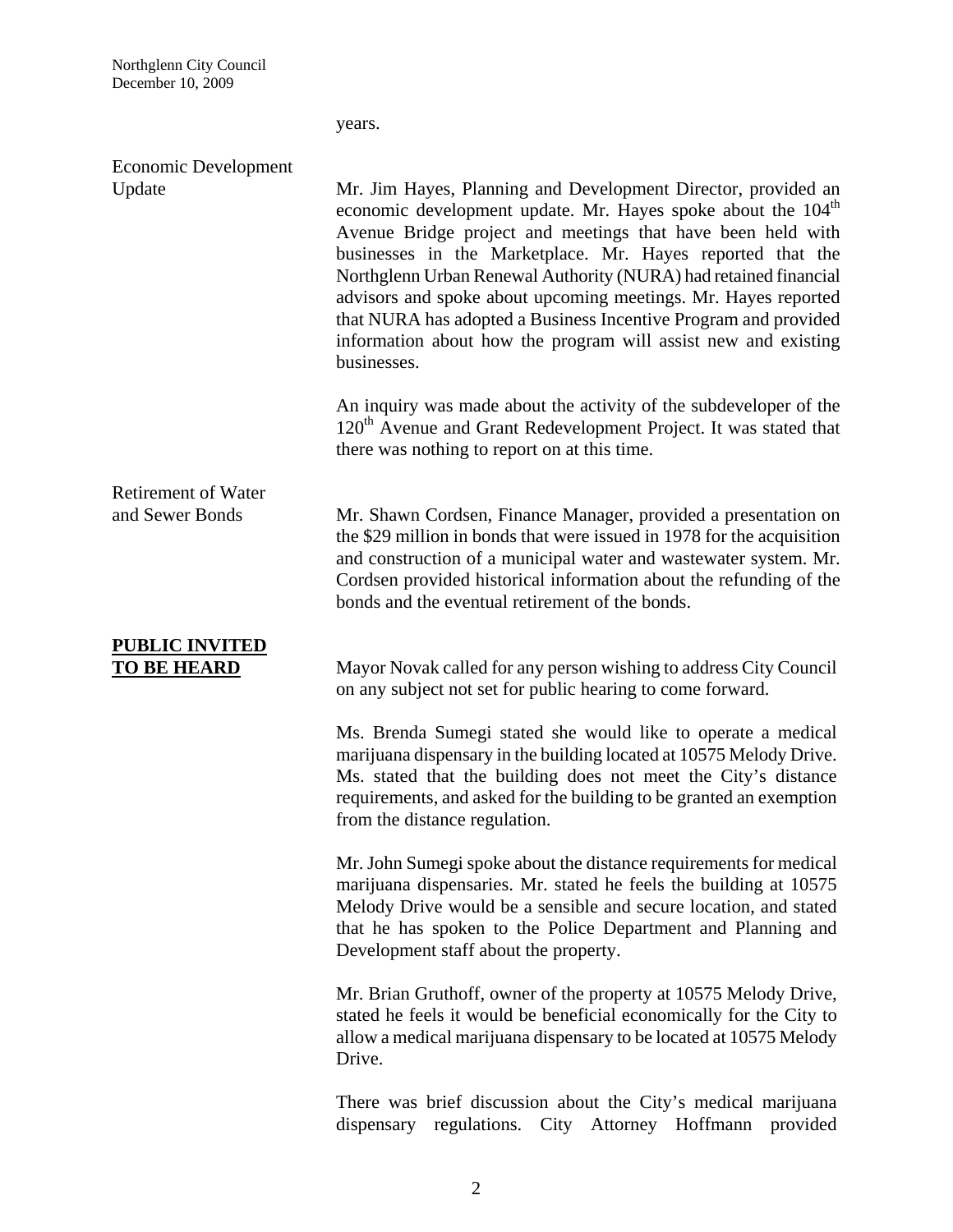|                                                | information about the City's ordinance that was adopted to regulate<br>the dispensaries and legislation that could eventually affect local<br>regulations.                                                                                                                                                                                                                                                                                     |
|------------------------------------------------|------------------------------------------------------------------------------------------------------------------------------------------------------------------------------------------------------------------------------------------------------------------------------------------------------------------------------------------------------------------------------------------------------------------------------------------------|
|                                                | Ciara O'Neill, Youth Commission member, and Carrissa Gonzales,<br>Youth Commission applicant, came forward to speak about the Skate<br>Park Project. Ciara asked Council to approve the resolution<br>regarding the acceptance of the Skate Park grant.                                                                                                                                                                                        |
|                                                | Mr. Chris DeMay spoke about the grant that has been awarded to the<br>City for the Skate Park Project, and encouraged Council to approve<br>the acceptance of the grant from Adams County.                                                                                                                                                                                                                                                     |
|                                                | Dr. Sean Reif, Ward I, congratulated the candidates that participated<br>in the recent election and spoke about creating an urban-style<br>downtown district in Northglenn in the Comprehensive Plan.                                                                                                                                                                                                                                          |
| <b>FINANCIAL REPORT:</b>                       |                                                                                                                                                                                                                                                                                                                                                                                                                                                |
| October 2009 Update                            | Mr. Shawn Cordsen, Finance Director, provided a financial update<br>for the period ending October 31, 2009. Mr. Cordsen spoke about<br>revenue and expenditures for the General Fund, Water and<br>Wastewater Fund, Stormwater Fund, and Sanitation Fund. Mr.<br>Cordsen also reported on cash reserves and the City's investment<br>portfolio.                                                                                                |
| <b>CONSENT AGENDA</b><br><b>MOTION TO PASS</b> | Council member Parsons <b>MOVED</b> and it was <b>SECONDED</b> by<br>Council member Downing to approve the consent agenda.                                                                                                                                                                                                                                                                                                                     |
| <b>MOTION PASSED</b>                           | There was no discussion and the motion <b>PASSED</b> .<br>IN FAVOR - Novak, Baker, Parsons, Monroe, Paiz, Downing,<br>Clyne, Wieneke.<br><b>OPPOSED -</b><br>No one.<br><b>ABSENT -</b><br>Miller.                                                                                                                                                                                                                                             |
|                                                | The following items were approved on the consent agenda:<br>Minutes of the November 12, 2009 Regular Meeting<br>п<br>Minutes of the November 19, 2009 Special Meeting<br>п<br>CR-126 – Liquor Licensing Authority Reappt. – John Clancy<br>п<br>CR-127 - Liquor Licensing Authority Reappt. - Virgil Hall<br>п<br>CR-132 - Election Commission Reappointment - Wallace Hill<br>п<br>CR-144 – Youth Commission Reappointment – Paul Newman<br>п |

## **PUBLIC HEARINGS:**

2009 & 2010 Community Development Block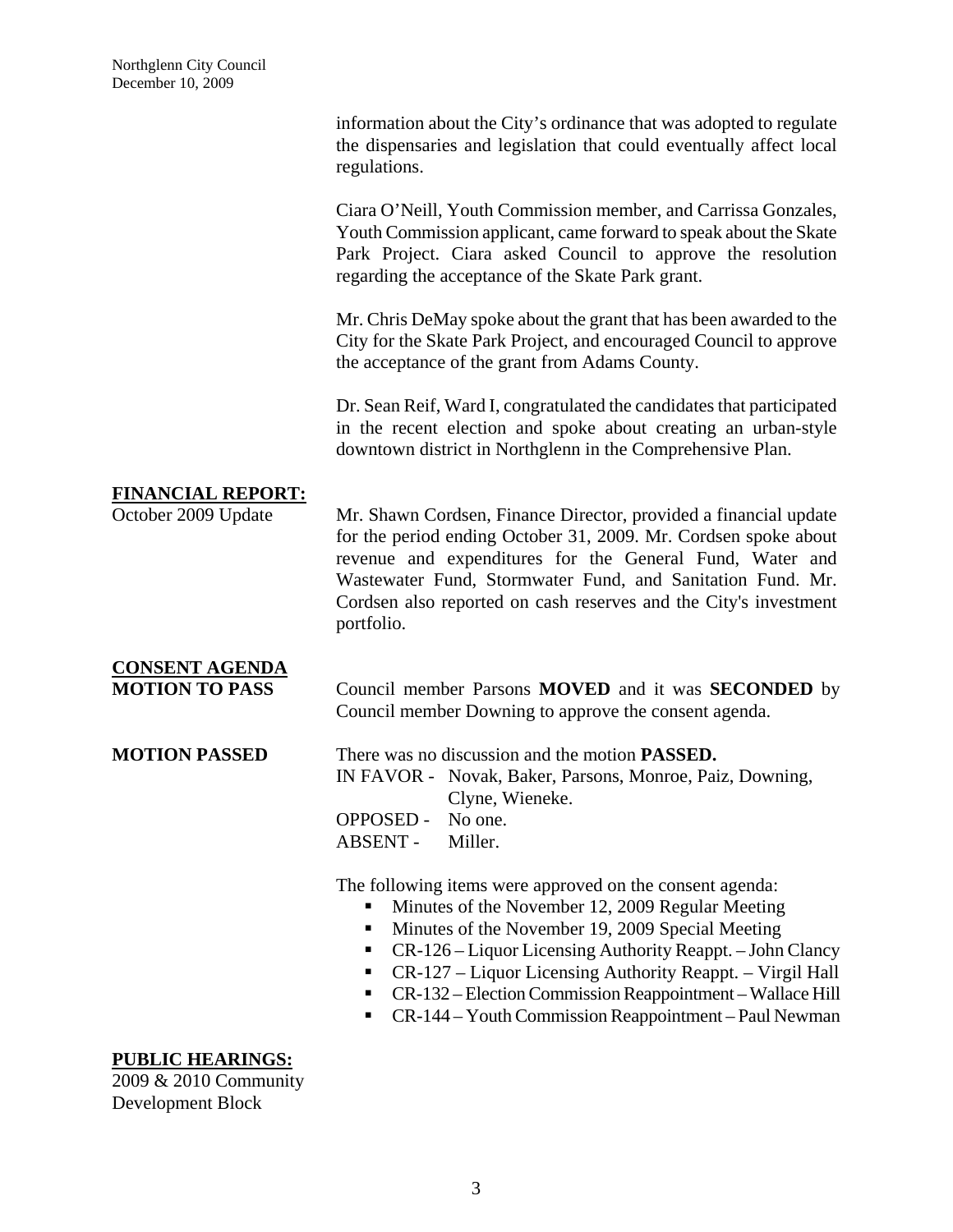Northglenn City Council December 10, 2009

| Grant (CDBG) Projects                                                                                                                       | Mayor Novak called for any person wishing to speak either "for" or<br>"against" the 2009 & 2010 Community Development Block Grant<br>(CDBG) Projects to come forward.                       |  |
|---------------------------------------------------------------------------------------------------------------------------------------------|---------------------------------------------------------------------------------------------------------------------------------------------------------------------------------------------|--|
|                                                                                                                                             | Mr. Jim Hayes spoke about the funding amounts and the allocations<br>staff has recommended for 2009 and 2010 CDBG projects.                                                                 |  |
|                                                                                                                                             | No one came forward and the public hearing was declared closed.                                                                                                                             |  |
| <b>ORDINANCES:</b><br><b>First Reading</b><br>CB-1702 - Supplemental<br>Appropriation - Capital<br><b>Improvements Program</b><br>Carryover | City Clerk Small read the title.                                                                                                                                                            |  |
| <b>MOTION TO PASS</b>                                                                                                                       | Council member Monroe MOVED and it was SECONDED by<br>Council member Parsons to approve CB-1702 on first reading.                                                                           |  |
| <b>MOTION PASSED</b>                                                                                                                        | There was no discussion and the motion <b>PASSED</b> .<br>IN FAVOR - Novak, Baker, Parsons, Monroe, Paiz, Downing,<br>Clyne, Wieneke.<br><b>OPPOSED -</b><br>No one.<br>ABSENT -<br>Miller. |  |
| $CB-1703$ – Supplemental<br>Appropriation - Huron<br><b>Street Project</b>                                                                  | City Clerk Small read the title.                                                                                                                                                            |  |
| <b>MOTION TO PASS</b>                                                                                                                       | Council member Monroe <b>MOVED</b> and it was <b>SECONDED</b> by<br>Council member Parsons to approve CB-1703 on first reading.                                                             |  |
| <b>MOTION PASSED</b>                                                                                                                        | There was no discussion and the motion <b>PASSED</b> .<br>IN FAVOR - Novak, Baker, Parsons, Monroe, Paiz, Downing,<br>Clyne, Wieneke.<br><b>OPPOSED -</b><br>No one.<br>ABSENT -<br>Miller. |  |
| $CB-1704$ – Implementing<br><b>Charter Amendments</b><br><b>Regarding Council Terms</b>                                                     | City Clerk Small read the title.                                                                                                                                                            |  |
| <b>MOTION TO PASS</b>                                                                                                                       | Council member Downing MOVED and it was SECONDED by<br>Council member Monroe to approve CB-1704 on first reading.                                                                           |  |
| <b>MOTION PASSED</b>                                                                                                                        | There was no discussion and the motion <b>PASSED</b> .                                                                                                                                      |  |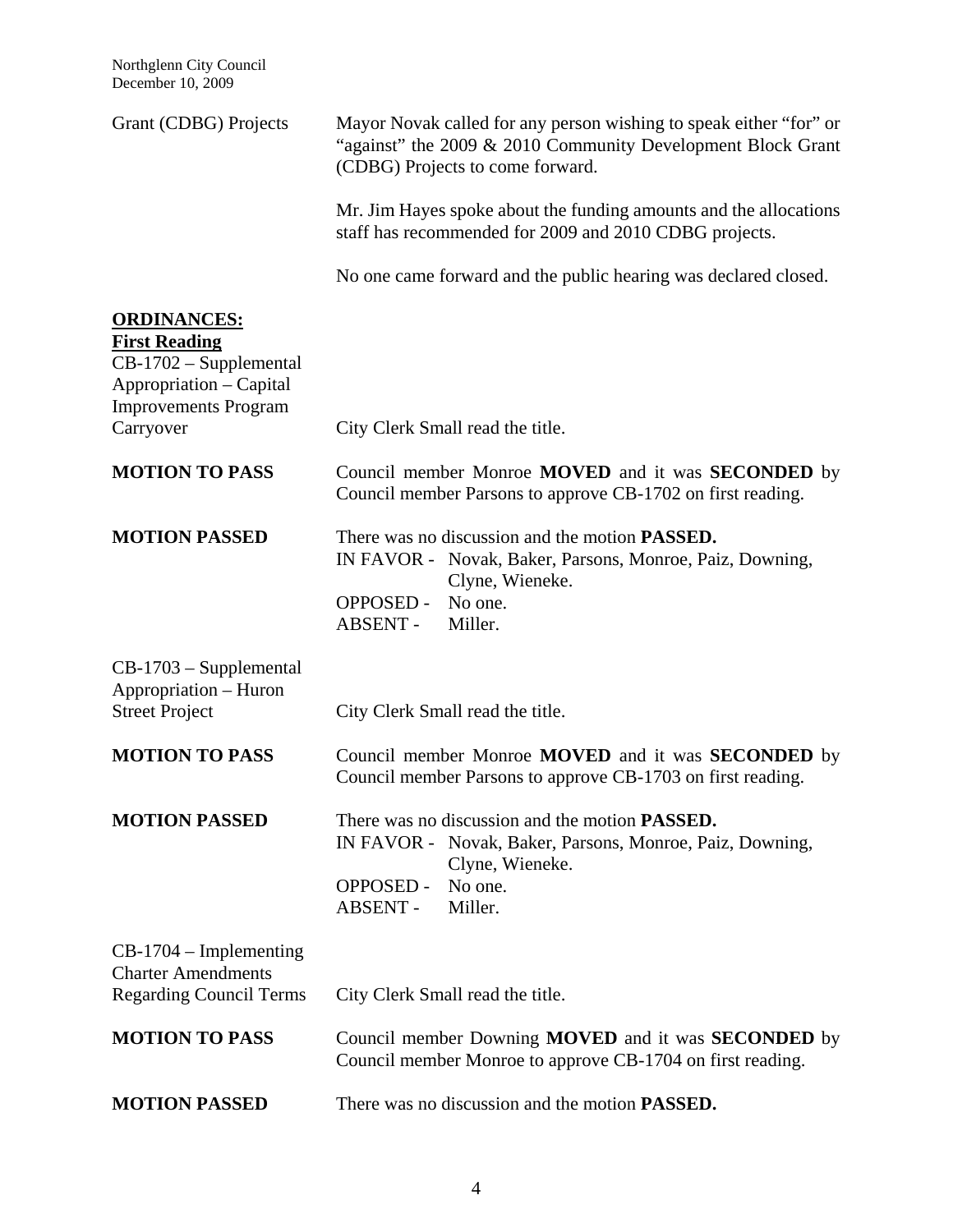|                                                                                    |                                     | IN FAVOR - Novak, Baker, Parsons, Monroe, Paiz, Downing,<br>Clyne, Wieneke.                                                                                                                                                                                    |
|------------------------------------------------------------------------------------|-------------------------------------|----------------------------------------------------------------------------------------------------------------------------------------------------------------------------------------------------------------------------------------------------------------|
|                                                                                    | <b>OPPOSED -</b><br>ABSENT -        | No one.<br>Miller.                                                                                                                                                                                                                                             |
| $CB-1705$ – Implementing<br><b>Charter Amendments</b><br><b>Regarding Meetings</b> |                                     |                                                                                                                                                                                                                                                                |
| of City Council                                                                    |                                     | City Clerk Small read the title.                                                                                                                                                                                                                               |
| <b>MOTION TO PASS</b>                                                              |                                     | Council member Downing MOVED and it was SECONDED by<br>Council member Parsons to approve CB-1705 on first reading.                                                                                                                                             |
| <b>MOTION PASSED</b>                                                               |                                     | There was no discussion and the motion <b>PASSED</b> .<br>IN FAVOR - Novak, Baker, Parsons, Monroe, Paiz, Downing,<br>Clyne, Wieneke.                                                                                                                          |
|                                                                                    | <b>OPPOSED -</b><br>ABSENT -        | No one.<br>Miller.                                                                                                                                                                                                                                             |
| $CB-1706$ – Implementing<br><b>Charter Amendment</b><br>Regarding Terms of         |                                     |                                                                                                                                                                                                                                                                |
| the Municipal Judge                                                                |                                     | City Clerk Small read the title.                                                                                                                                                                                                                               |
| <b>MOTION TO PASS</b>                                                              |                                     | Council member Downing MOVED and it was SECONDED by<br>Council member Monroe to approve CB-1706 on first reading.                                                                                                                                              |
| <b>MOTION PASSED</b>                                                               |                                     | There was no discussion and the motion <b>PASSED</b> .<br>IN FAVOR - Novak, Baker, Parsons, Monroe, Paiz, Downing,<br>Clyne, Wieneke.                                                                                                                          |
|                                                                                    | <b>OPPOSED -</b><br><b>ABSENT -</b> | No one.<br>Miller.                                                                                                                                                                                                                                             |
| Note:                                                                              |                                     | City Clerk Small stated for the record that the public hearings on CB-<br>1704 and CB-1705 would be held on January 28, 2010 in City Hall<br>Council Chambers. The public hearings for CB-1702, 1703 & 1706<br>will be set by resolution later in the meeting. |
| <b>RESOLUTIONS:</b><br>CR-128 – Traffic Signal<br><b>Maintenance Contract</b>      |                                     | City Clerk Small read the title.                                                                                                                                                                                                                               |
| <b>MOTION TO PASS</b>                                                              |                                     | Council member Monroe <b>MOVED</b> and it was <b>SECONDED</b> by<br>Council member Parsons to approve CR-128.                                                                                                                                                  |
| <b>MOTION PASSED</b>                                                               |                                     | There was no discussion and the motion <b>PASSED</b> .                                                                                                                                                                                                         |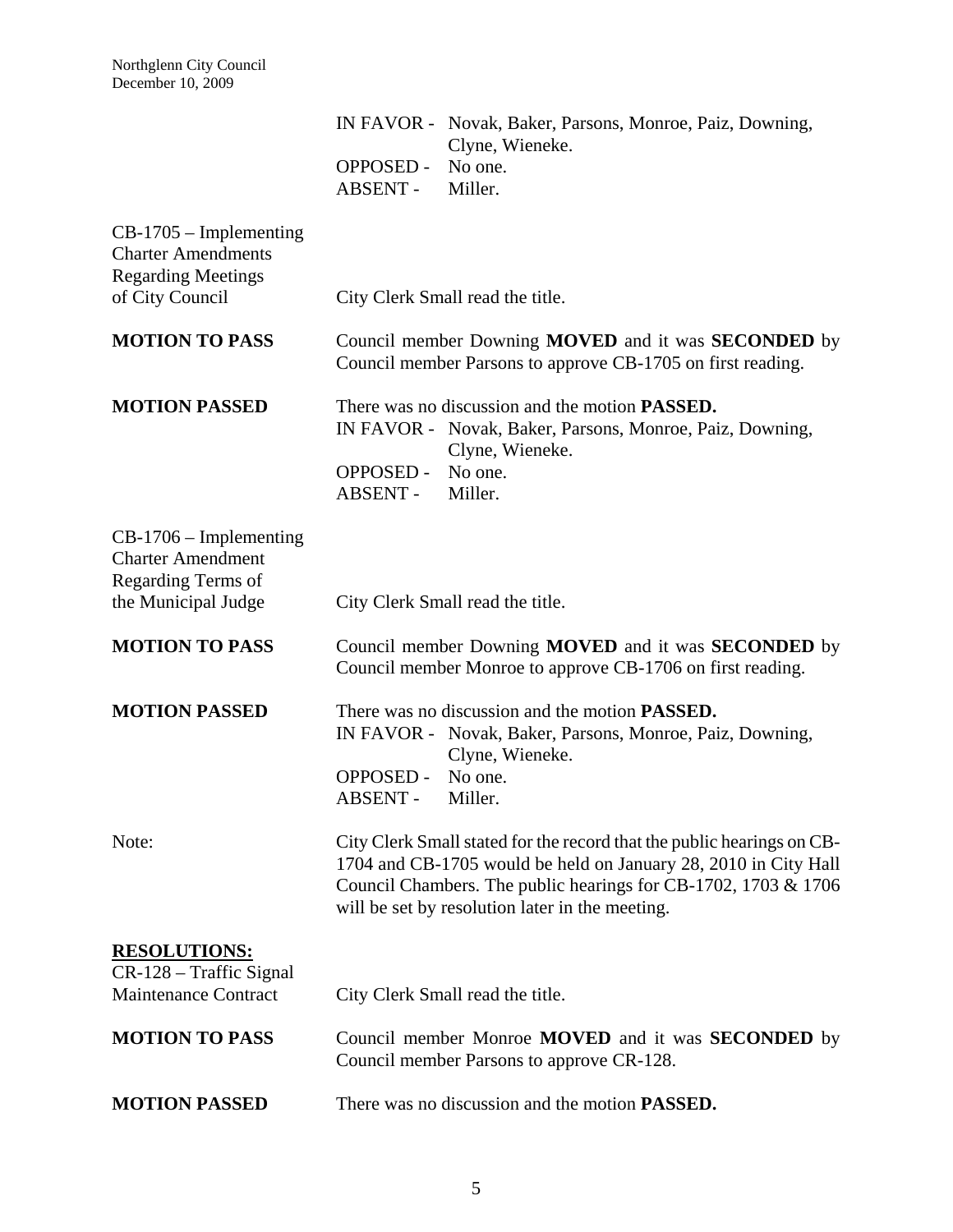|                                                                              |                              | IN FAVOR - Novak, Baker, Parsons, Monroe, Paiz, Downing,<br>Clyne, Wieneke.                                                                              |
|------------------------------------------------------------------------------|------------------------------|----------------------------------------------------------------------------------------------------------------------------------------------------------|
|                                                                              | <b>OPPOSED -</b><br>ABSENT - | No one.<br>Miller.                                                                                                                                       |
| CR-129 - Theatre Lighting<br><b>Project Grant Acceptance</b>                 |                              | City Clerk Small read the title.                                                                                                                         |
| <b>MOTION TO PASS</b>                                                        |                              | Council member Monroe MOVED and it was SECONDED by<br>Council member Parsons to approve CR-129.                                                          |
| <b>MOTION PASSED</b>                                                         | <b>OPPOSED -</b><br>ABSENT - | There was discussion and the motion <b>PASSED</b> .<br>IN FAVOR - Novak, Baker, Parsons, Monroe, Paiz, Downing,<br>Clyne, Wieneke.<br>No one.<br>Miller. |
| $CR-131 - Adams$<br><b>County Open Space Grant</b><br>Acceptance & Agreement |                              | City Clerk Small read the title.                                                                                                                         |
| <b>MOTION TO PASS</b>                                                        |                              | Council member Downing MOVED and it was SECONDED by<br>Council member Monroe to approve CR-131.                                                          |
| <b>MOTION PASSED</b>                                                         | <b>OPPOSED -</b><br>ABSENT - | There was discussion and the motion <b>PASSED</b> .<br>IN FAVOR - Novak, Baker, Parsons, Monroe, Paiz, Downing,<br>Clyne, Wieneke.<br>No one.<br>Miller. |
| CR-133 – Revised Flat<br><b>Rock Training Center IGA</b>                     |                              | City Clerk Small read the title.                                                                                                                         |
| <b>MOTION TO PASS</b>                                                        |                              | Council member Downing MOVED and it was SECONDED by<br>Council member Parsons to approve CR-133.                                                         |
| <b>MOTION PASSED</b>                                                         | OPPOSED -<br>ABSENT -        | There was discussion and the motion <b>PASSED</b> .<br>IN FAVOR - Novak, Baker, Parsons, Monroe, Paiz, Downing,<br>Clyne, Wieneke.<br>No one.<br>Miller. |
| $CR-134-2010$ Budget<br>Adoption                                             |                              | City Clerk Small read the title.                                                                                                                         |
| <b>MOTION TO PASS</b>                                                        |                              | Council member Downing MOVED and it was SECONDED by<br>Council member Parsons to approve CR-134.                                                         |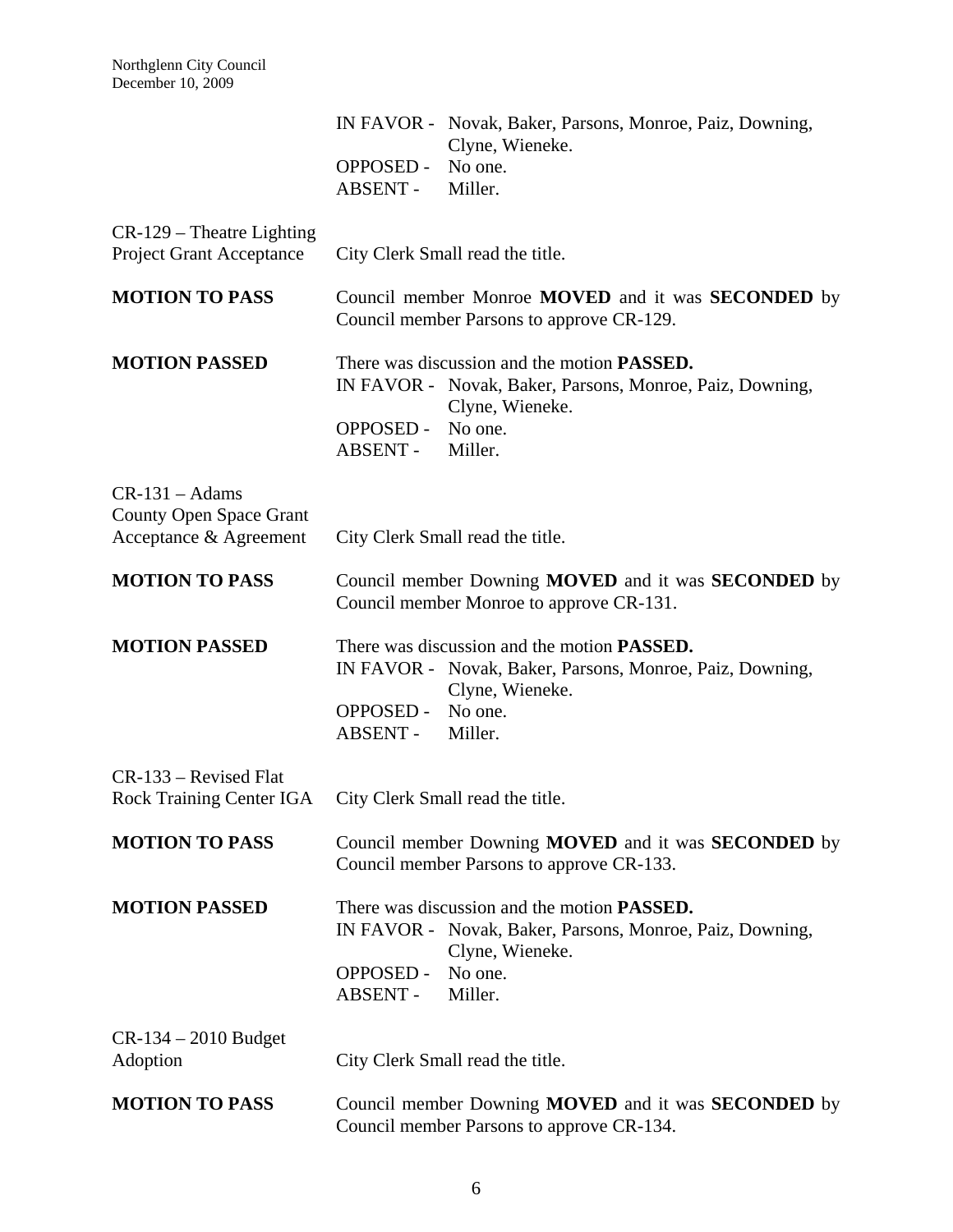| <b>FRIENDLY</b><br><b>AMENDMENT</b>                                        | A friendly amendment was accepted to attach the documents showing<br>expenditures by fund and by department.                                                                                                                                                                                                                                                                                                                                                                          |
|----------------------------------------------------------------------------|---------------------------------------------------------------------------------------------------------------------------------------------------------------------------------------------------------------------------------------------------------------------------------------------------------------------------------------------------------------------------------------------------------------------------------------------------------------------------------------|
| <b>MOTION TO AMEND</b>                                                     | Council member Wieneke MOVED and it was SECONDED by<br>Council member Paiz to amend CR-134 by the addition of a new<br>Section 3. to read "Of the amounts appropriated for each operating<br>account, 15% is hereby encumbered excluding expenditures for<br>personnel, capital outlay, grants, insurance, debt service, utilities, and<br>contractual services. Releases of encumbered appropriations will be<br>considered by the City Council at the request of the City Manager." |
| <b>MOTION FAILED</b>                                                       | There was discussion and the motion to amend <b>FAILED</b> .<br>IN FAVOR - Baker, Paiz, Wieneke.<br>OPPOSED - Novak, Parsons, Monroe, Downing, Clyne.<br>ABSENT -<br>Miller.                                                                                                                                                                                                                                                                                                          |
| <b>MOTION PASSED</b>                                                       | There was discussion and the main motion, including the friendly<br>amendment, PASSED.<br>IN FAVOR - Novak, Parsons, Monroe, Paiz, Downing, Clyne.<br>OPPOSED - Baker, Wieneke.<br>ABSENT -<br>Miller.                                                                                                                                                                                                                                                                                |
| $CR-135 - Mill Levy$                                                       | City Clerk Small read the title.                                                                                                                                                                                                                                                                                                                                                                                                                                                      |
| <b>MOTION TO PASS</b>                                                      | Council member Downing MOVED and it was SECONDED by<br>Council member Parsons to approve CR-135.                                                                                                                                                                                                                                                                                                                                                                                      |
| <b>MOTION PASSED</b>                                                       | There was no discussion and the motion <b>PASSED</b> .<br>IN FAVOR - Novak, Baker, Parsons, Monroe, Paiz, Downing,<br>Clyne, Wieneke.<br>OPPOSED - No one.<br><b>ABSENT -</b><br>Miller.                                                                                                                                                                                                                                                                                              |
| CR-137 – Financial<br><b>Management System</b><br><b>Software Contract</b> | City Clerk Small read the title.                                                                                                                                                                                                                                                                                                                                                                                                                                                      |
| <b>MOTION TO PASS</b>                                                      | Council member Monroe <b>MOVED</b> and it was <b>SECONDED</b> by<br>Council member Downing to approve CR-137.                                                                                                                                                                                                                                                                                                                                                                         |
| <b>MOTION PASSED</b>                                                       | There was no discussion and the motion <b>PASSED</b> .<br>IN FAVOR - Novak, Baker, Parsons, Monroe, Paiz, Downing,<br>Clyne, Wieneke.<br><b>OPPOSED -</b><br>Clyne.<br><b>ABSENT -</b><br>Miller.                                                                                                                                                                                                                                                                                     |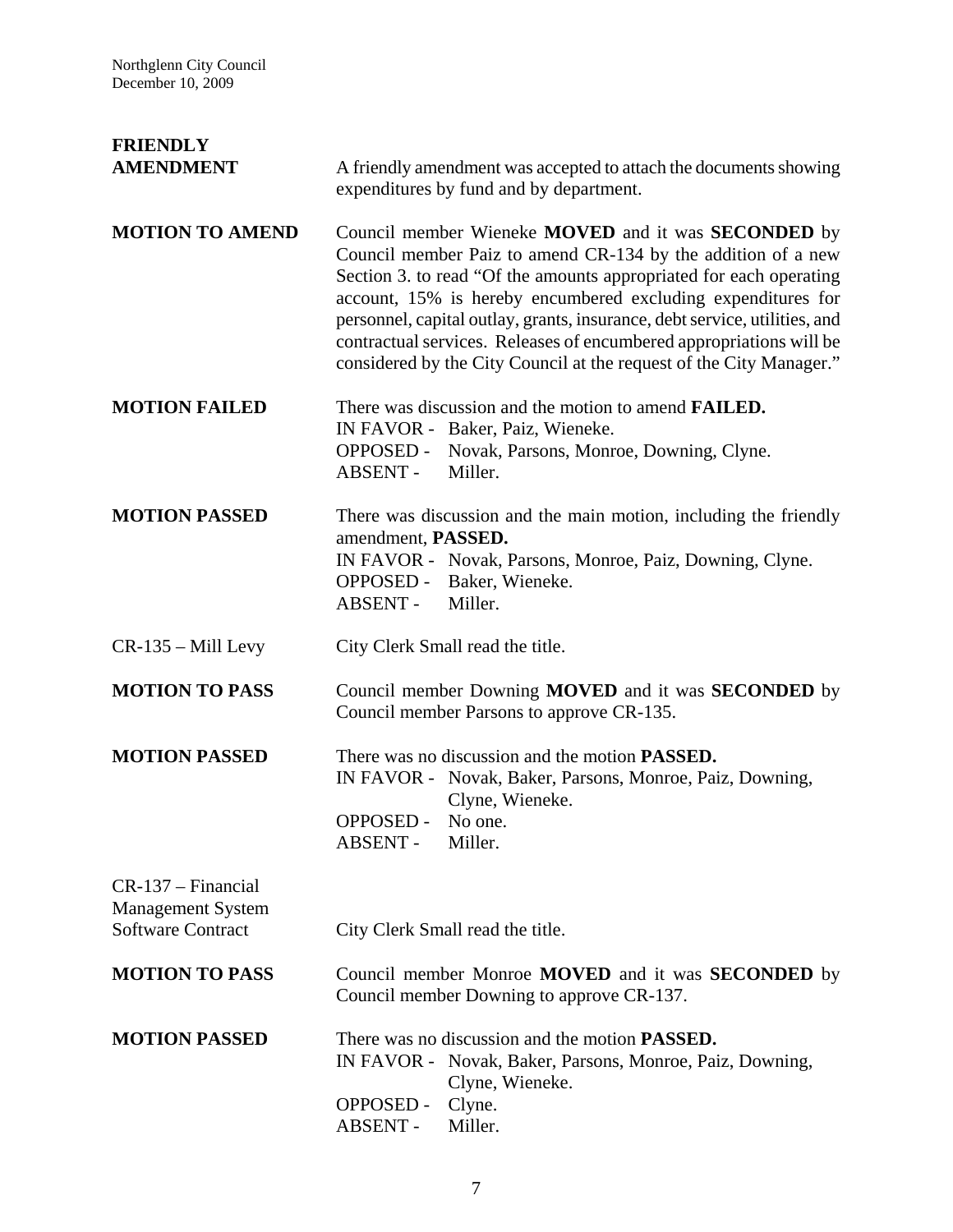| $CR-138-2010$ Landfill<br><b>Services Contract</b>                                                                                                           | City Clerk Small read the title.                                                                                                                                                         |
|--------------------------------------------------------------------------------------------------------------------------------------------------------------|------------------------------------------------------------------------------------------------------------------------------------------------------------------------------------------|
| <b>MOTION TO PASS</b>                                                                                                                                        | Council member Monroe MOVED and it was SECONDED by<br>Council member Parsons to approve CR-138.                                                                                          |
| <b>MOTION PASSED</b>                                                                                                                                         | There was no discussion and the motion PASSED.<br>IN FAVOR - Novak, Baker, Parsons, Monroe, Paiz, Downing,<br>Clyne, Wieneke.<br>No one.<br><b>OPPOSED -</b><br>ABSENT -<br>Miller.      |
| $CR-139 - Redesignation$<br>of 2009 CDBG Projects; and<br>$CR-140$ – Redesignation<br>of 2010 CDBG Projects                                                  | City Clerk Small read the titles.                                                                                                                                                        |
| <b>MOTION TO PASS</b>                                                                                                                                        | Council member Monroe <b>MOVED</b> and it was <b>SECONDED</b> by<br>Council member Parsons to approve CR-139 and CR-140.                                                                 |
| <b>MOTION PASSED</b>                                                                                                                                         | There was discussion and the motion <b>PASSED</b> .<br>IN FAVOR - Novak, Baker, Parsons, Monroe, Paiz, Downing,<br>Clyne, Wieneke.<br>No one.<br><b>OPPOSED -</b><br>ABSENT -<br>Miller. |
| $CR-141$ – Setting Public<br>Hearing for CB-1702;<br>$CR-142$ – Setting Public<br>Hearing for CB-1703; and<br>CR-143 - Setting Public<br>Hearing for CB-1706 | City Clerk Small read the titles.                                                                                                                                                        |
| <b>MOTION TO PASS</b>                                                                                                                                        | Council member Parsons MOVED and it was SECONDED by<br>Council member Downing to approve CR-141, CR-142, and CR-143.                                                                     |
| <b>MOTION PASSED</b>                                                                                                                                         | There was discussion and the motion <b>PASSED</b> .<br>IN FAVOR - Novak, Baker, Parsons, Monroe, Paiz, Downing,<br>Clyne, Wieneke.<br>No one.<br><b>OPPOSED -</b><br>ABSENT -<br>Miller. |
| $CR-147 - Acceptance$<br>of Donation from Dick's<br><b>Sporting Goods</b>                                                                                    | City Clerk Small read the title.                                                                                                                                                         |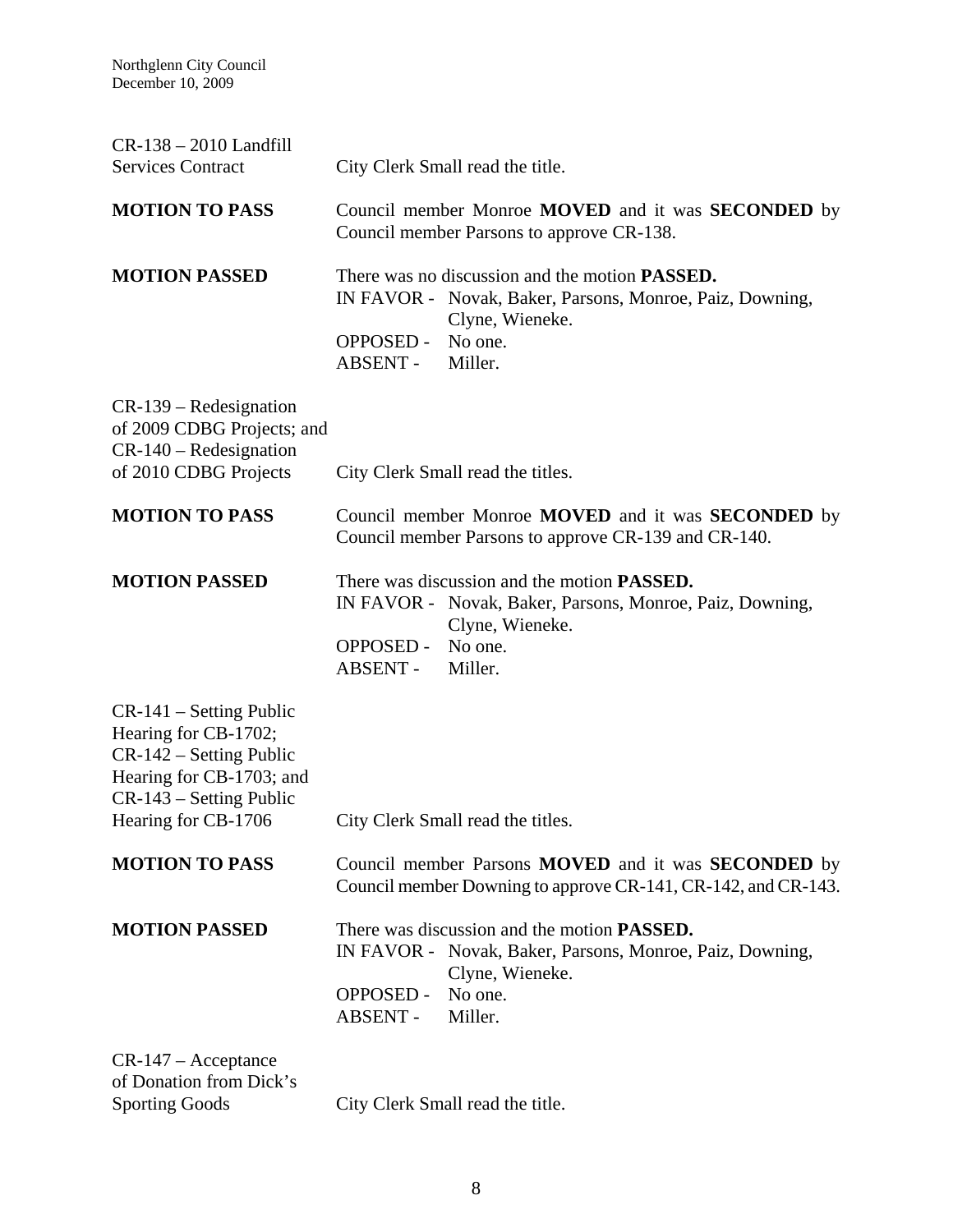Northglenn City Council December 10, 2009

| <b>MOTION TO PASS</b>                               | Council member Monroe MOVED and it was SECONDED by<br>Council member Parsons to approve CR-147.                                                                                                                                                                                                                                                                       |
|-----------------------------------------------------|-----------------------------------------------------------------------------------------------------------------------------------------------------------------------------------------------------------------------------------------------------------------------------------------------------------------------------------------------------------------------|
| <b>MOTION PASSED</b>                                | There was no discussion and the motion <b>PASSED</b> .<br>IN FAVOR - Novak, Baker, Parsons, Monroe, Paiz, Downing,<br>Clyne, Wieneke.<br><b>OPPOSED -</b><br>No one.<br>ABSENT -<br>Miller.                                                                                                                                                                           |
| <b>RECESS:</b>                                      | The City Council meeting recessed at 8:29 p.m.                                                                                                                                                                                                                                                                                                                        |
| <b>RECONVENE:</b>                                   | The City Council meeting reconvened at 8:37 p.m.                                                                                                                                                                                                                                                                                                                      |
| <b>DISCUSSION ITEMS:</b><br><b>CAB</b> Appointments | Council member Downing spoke about the appointment of members<br>of other boards and commissions to the Citizens' Affairs Board.                                                                                                                                                                                                                                      |
|                                                     | City Attorney Hoffmann provided clarification and spoke about the<br>intent of the City Charter. There was discussion and Council directed<br>the City Attorney to draft a resolution to set policy regarding the<br>membership of the Citizens' Affairs Board to include a provision that<br>the City Charter be amended to reflect the policy at a future election. |
| <b>COMMUNICATIONS</b><br><b>COUNCIL</b>             | Council member Clyne reported that she had distributed information<br>regarding an event to discuss health care, on December 21 <sup>st</sup> in<br>Longmont. Council member Clyne reported that she had attended<br>Noel Northglenn and noted it was a nice event. Council member<br>Clyne also reported on the Planning Commission's recent dinner<br>meeting.      |
|                                                     | Council member Downing reported on the Old Fashioned Christmas<br>event that was held at the Stonehocker Farmhouse and noted it was a<br>successful event. Council member Downing also encouraged<br>everyone to participate in the contest to guess the number of lights on<br>the antique fire truck.                                                               |
|                                                     | Council member Monroe reported on the Youth Commission and<br>noted the Commission had held an induction for new board members.<br>Council member Monroe also reported that she attended Noel<br>Northglenn and the Citizen Police Academy and Teen Police<br>Academy graduation events.                                                                              |
|                                                     | Council member Parsons reported that she had attended Noel<br>Northglenn and thanked the Denver Municipal Band for performing<br>at the event.                                                                                                                                                                                                                        |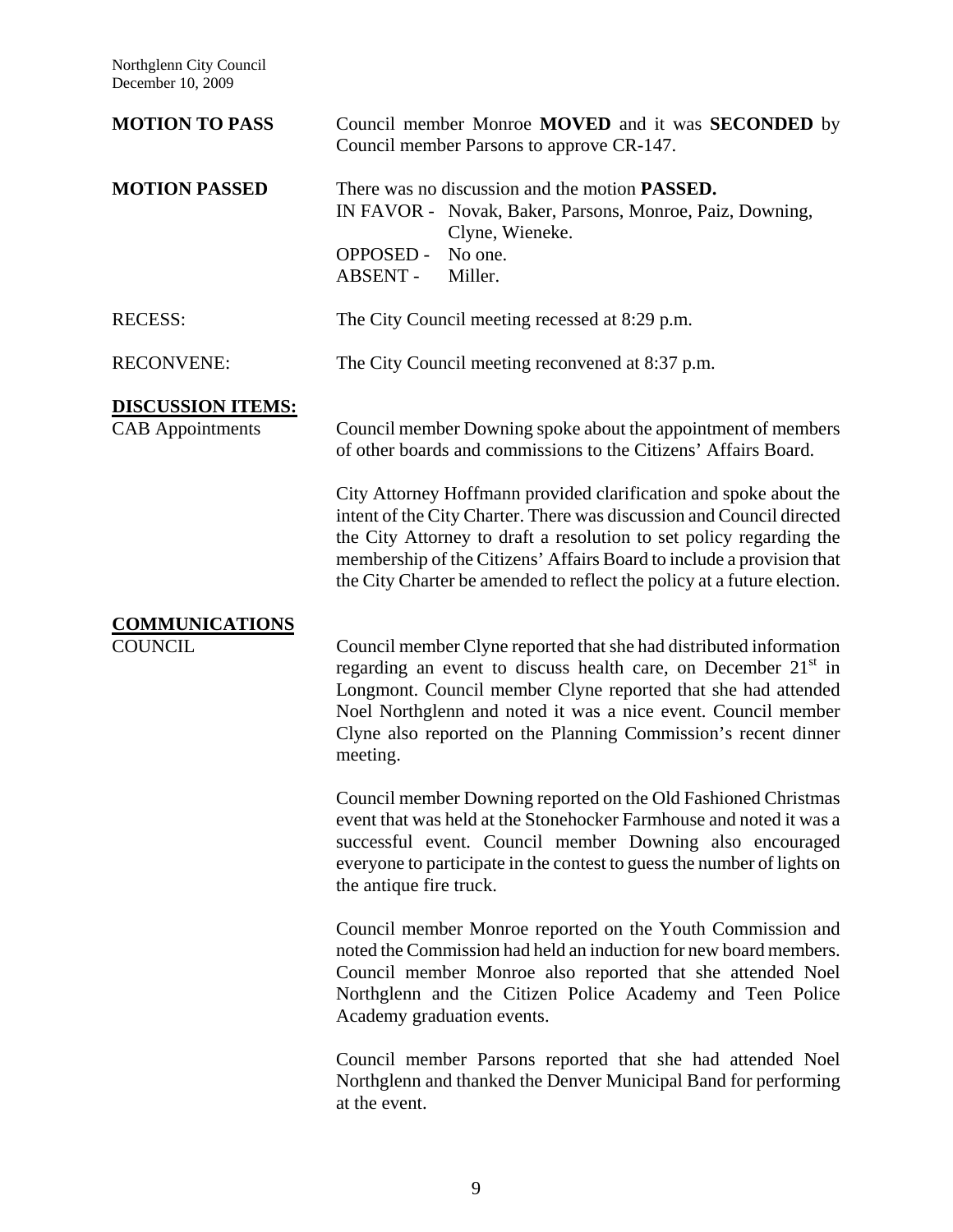|                                                   | Council member Baker stated that he would like to propose that the<br>Council and Council Elect meet socially after Council meetings.<br>There was discussion about Council attending the Senior breakfasts<br>for a social opportunity.                                                                                                                                                                                                                                                                                                                                                                                                                                                                                               |
|---------------------------------------------------|----------------------------------------------------------------------------------------------------------------------------------------------------------------------------------------------------------------------------------------------------------------------------------------------------------------------------------------------------------------------------------------------------------------------------------------------------------------------------------------------------------------------------------------------------------------------------------------------------------------------------------------------------------------------------------------------------------------------------------------|
|                                                   | An inquiry was made about compliance with the Open Meetings<br>Law. City Attorney Hoffmann provided information about the law<br>relating to social events.                                                                                                                                                                                                                                                                                                                                                                                                                                                                                                                                                                            |
| <b>STAFF</b>                                      | City Clerk Small reported that applications are currently available for<br>the Ward II Council vacancy, and noted that the deadline to apply is<br>January 14, 2010.                                                                                                                                                                                                                                                                                                                                                                                                                                                                                                                                                                   |
|                                                   | City Manager Simmons stated that a special meeting would be called<br>for December 17, 2009 to consider the following items: public<br>hearings on and second readings of CB-1702, CB-1703, and CB-<br>1706; Authorization of a letter regarding the FasTracks Project and<br>the Environmental Impact Statement (EIS); an intergovernmental<br>agreement with the City and County of Broomfield regarding water<br>service to the North Metro Fire Rescue District's facility in Section<br>36; and discussion regarding proposed statewide ballot issues. City<br>Manager Simmons spoke about the management of the budget during<br>2009, and stated that staff is committed to managing the budget<br>effectively in 2010 as well. |
|                                                   | City Attorney Hoffmann spoke about two significant developments<br>regarding medical marijuana dispensaries relating to the application<br>of Federal law and regulations of dispensaries at the State and local<br>levels.                                                                                                                                                                                                                                                                                                                                                                                                                                                                                                            |
| <b>PUBLIC INVITED</b><br><b>TO BE HEARD</b>       | Mayor Novak invited any member of the public wishing to speak on<br>any subject to come forward.                                                                                                                                                                                                                                                                                                                                                                                                                                                                                                                                                                                                                                       |
|                                                   | Dr. Sean Reif, Ward I, spoke about reducing funding for street lights,<br>driving classes for senior citizens, gang activity and curfews, and the<br>importance of students learning ethics.                                                                                                                                                                                                                                                                                                                                                                                                                                                                                                                                           |
|                                                   | Mr. Chris DeMay thanked the members of City Council for their<br>work and dedication.                                                                                                                                                                                                                                                                                                                                                                                                                                                                                                                                                                                                                                                  |
| <b>Executive Session</b><br><b>MOTION TO PASS</b> | Mayor Novak MOVED and it was SECONDED by Council member<br>Monroe to adjourn to an executive session to receive legal<br>consultation and advice pursuant to Section 4.5(d) of the City of<br>Northglenn Home Rule Charter regarding $(1)$ the 120 <sup>th</sup> Avenue and<br>Grant Street Project; and (2) the Recreation Center.                                                                                                                                                                                                                                                                                                                                                                                                    |